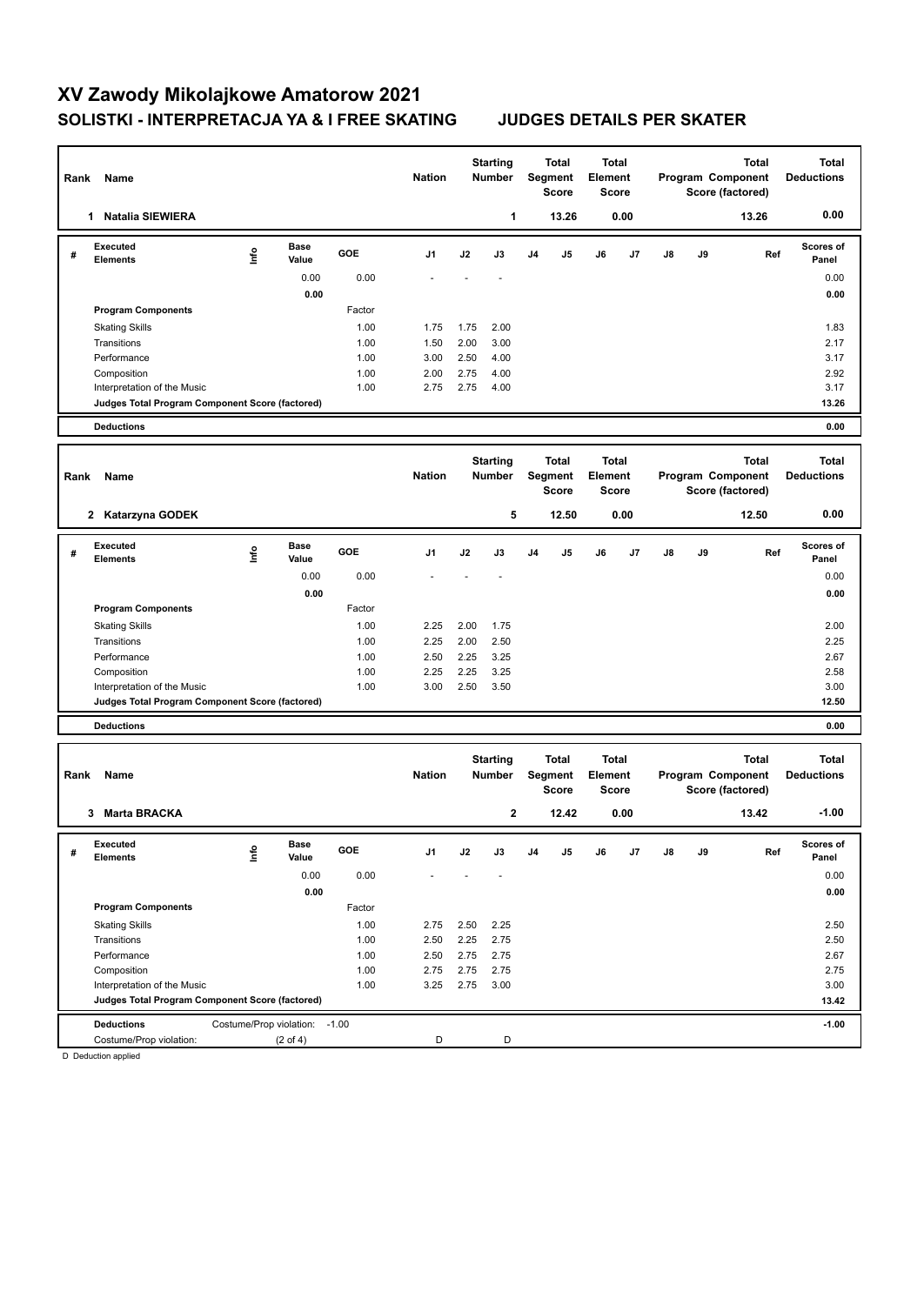# **XV Zawody Mikolajkowe Amatorow 2021 SOLISTKI - INTERPRETACJA YA & I FREE SKATING JUDGES DETAILS PER SKATER**

| Name<br>Rank              |                                                                                |      | <b>Nation</b> |              | <b>Starting</b><br>Number<br>Segment |              | <b>Total</b><br><b>Score</b>     | <b>Total</b><br>Element<br><b>Score</b> |                                  | Program Component<br>Score (factored) |                              | <b>Total</b> | Total<br><b>Deductions</b> |                                                       |                                   |
|---------------------------|--------------------------------------------------------------------------------|------|---------------|--------------|--------------------------------------|--------------|----------------------------------|-----------------------------------------|----------------------------------|---------------------------------------|------------------------------|--------------|----------------------------|-------------------------------------------------------|-----------------------------------|
| 4 Magdalena WOJCIECHOWSKA |                                                                                |      |               |              |                                      |              | 7                                |                                         | 10.91                            |                                       | 0.00                         |              |                            | 10.91                                                 | 0.00                              |
| #                         | Executed<br><b>Elements</b>                                                    | Info | Base<br>Value | GOE          | J1                                   | J2           | J3                               | J4                                      | J5                               | J6                                    | J7                           | J8           | J9                         | Ref                                                   | <b>Scores of</b><br>Panel         |
|                           |                                                                                |      | 0.00          | 0.00         |                                      |              |                                  |                                         |                                  |                                       |                              |              |                            |                                                       | 0.00                              |
|                           |                                                                                |      | 0.00          |              |                                      |              |                                  |                                         |                                  |                                       |                              |              |                            |                                                       | 0.00                              |
|                           | <b>Program Components</b>                                                      |      |               | Factor       |                                      |              |                                  |                                         |                                  |                                       |                              |              |                            |                                                       |                                   |
|                           | <b>Skating Skills</b>                                                          |      |               | 1.00         | 2.00                                 | 1.75         | 1.75                             |                                         |                                  |                                       |                              |              |                            |                                                       | 1.83                              |
|                           | Transitions<br>Performance                                                     |      |               | 1.00<br>1.00 | 2.00<br>2.50                         | 1.75<br>2.25 | 2.00<br>2.25                     |                                         |                                  |                                       |                              |              |                            |                                                       | 1.92<br>2.33                      |
|                           | Composition                                                                    |      |               | 1.00         | 2.25                                 | 2.50         | 2.25                             |                                         |                                  |                                       |                              |              |                            |                                                       | 2.33                              |
|                           | Interpretation of the Music                                                    |      |               | 1.00         | 2.50                                 | 2.75         | 2.25                             |                                         |                                  |                                       |                              |              |                            |                                                       | 2.50                              |
|                           | Judges Total Program Component Score (factored)                                |      |               |              |                                      |              |                                  |                                         |                                  |                                       |                              |              |                            |                                                       | 10.91                             |
|                           | <b>Deductions</b>                                                              |      |               |              |                                      |              |                                  |                                         |                                  |                                       |                              |              |                            |                                                       | 0.00                              |
|                           |                                                                                |      |               |              |                                      |              |                                  |                                         |                                  |                                       |                              |              |                            |                                                       |                                   |
|                           |                                                                                |      |               |              |                                      |              | <b>Starting</b>                  |                                         | <b>Total</b>                     |                                       | Total                        |              |                            | <b>Total</b>                                          | <b>Total</b>                      |
| Rank                      | Name                                                                           |      |               |              | <b>Nation</b>                        |              | Number                           |                                         | Segment<br><b>Score</b>          | Element                               | <b>Score</b>                 |              |                            | Program Component<br>Score (factored)                 | <b>Deductions</b>                 |
|                           |                                                                                |      |               |              |                                      |              |                                  |                                         |                                  |                                       |                              |              |                            |                                                       |                                   |
|                           | 5 Adriana PILARSKA                                                             |      |               |              |                                      |              | 8                                |                                         | 9.75                             |                                       | 0.00                         |              |                            | 9.75                                                  | 0.00                              |
| #                         | Executed<br><b>Elements</b>                                                    | ١m   | Base<br>Value | GOE          | J1                                   | J2           | J3                               | J4                                      | J5                               | J6                                    | J7                           | J8           | J9                         | Ref                                                   | Scores of<br>Panel                |
|                           |                                                                                |      | 0.00          | 0.00         |                                      |              |                                  |                                         |                                  |                                       |                              |              |                            |                                                       | 0.00                              |
|                           |                                                                                |      | 0.00          |              |                                      |              |                                  |                                         |                                  |                                       |                              |              |                            |                                                       | 0.00                              |
|                           | <b>Program Components</b>                                                      |      |               | Factor       |                                      |              |                                  |                                         |                                  |                                       |                              |              |                            |                                                       |                                   |
|                           | <b>Skating Skills</b>                                                          |      |               | 1.00         | 1.75                                 | 2.00         | 1.75                             |                                         |                                  |                                       |                              |              |                            |                                                       | 1.83                              |
|                           | Transitions                                                                    |      |               | 1.00         | 1.50                                 | 1.75         | 2.00                             |                                         |                                  |                                       |                              |              |                            |                                                       | 1.75                              |
|                           | Performance                                                                    |      |               | 1.00         | 2.00                                 | 2.00         | 2.00                             |                                         |                                  |                                       |                              |              |                            |                                                       | 2.00                              |
|                           | Composition                                                                    |      |               | 1.00         | 1.75                                 | 2.00         | 2.00                             |                                         |                                  |                                       |                              |              |                            |                                                       | 1.92                              |
|                           | Interpretation of the Music<br>Judges Total Program Component Score (factored) |      |               | 1.00         | 2.25                                 | 2.25         | 2.25                             |                                         |                                  |                                       |                              |              |                            |                                                       | 2.25<br>9.75                      |
|                           | <b>Deductions</b>                                                              |      |               |              |                                      |              |                                  |                                         |                                  |                                       |                              |              |                            |                                                       | 0.00                              |
|                           |                                                                                |      |               |              |                                      |              |                                  |                                         |                                  |                                       |                              |              |                            |                                                       |                                   |
| Rank                      | Name                                                                           |      |               |              | <b>Nation</b>                        |              | <b>Starting</b><br><b>Number</b> |                                         | <b>Total</b><br>Segment<br>Score | Element                               | <b>Total</b><br><b>Score</b> |              |                            | <b>Total</b><br>Program Component<br>Score (factored) | <b>Total</b><br><b>Deductions</b> |
|                           | 6 Anna SKONIECZNA                                                              |      |               |              |                                      |              | 3                                |                                         | 9.41                             |                                       | 0.00                         |              |                            | 9.41                                                  | 0.00                              |
|                           | Executed                                                                       |      | <b>Base</b>   | GOE          |                                      |              |                                  |                                         |                                  |                                       |                              |              |                            |                                                       | Scores of                         |
| #                         | <b>Elements</b>                                                                | ۴d   | Value         |              | J1                                   | J2           | J3                               | J4                                      | J5                               | J6                                    | J7                           | J8           | J9                         | Ref                                                   | Panel                             |
|                           |                                                                                |      | 0.00          | 0.00         |                                      |              |                                  |                                         |                                  |                                       |                              |              |                            |                                                       | 0.00                              |
|                           |                                                                                |      | 0.00          |              |                                      |              |                                  |                                         |                                  |                                       |                              |              |                            |                                                       | 0.00                              |
|                           | <b>Program Components</b>                                                      |      |               | Factor       |                                      |              |                                  |                                         |                                  |                                       |                              |              |                            |                                                       |                                   |
|                           | <b>Skating Skills</b>                                                          |      |               | 1.00         | 1.50                                 | 1.50         | 1.75                             |                                         |                                  |                                       |                              |              |                            |                                                       | 1.58                              |
|                           | Transitions                                                                    |      |               | 1.00         | 1.25                                 | 1.50         | 2.00                             |                                         |                                  |                                       |                              |              |                            |                                                       | 1.58                              |
|                           | Performance<br>Composition                                                     |      |               | 1.00<br>1.00 | 2.00<br>1.75                         | 2.00<br>2.00 | 2.00<br>2.00                     |                                         |                                  |                                       |                              |              |                            |                                                       | 2.00<br>1.92                      |
|                           | Interpretation of the Music                                                    |      |               | 1.00         | 2.50                                 | 2.25         | 2.25                             |                                         |                                  |                                       |                              |              |                            |                                                       | 2.33                              |
|                           | Judges Total Program Component Score (factored)                                |      |               |              |                                      |              |                                  |                                         |                                  |                                       |                              |              |                            |                                                       | 9.41                              |
|                           | <b>Deductions</b>                                                              |      |               |              |                                      |              |                                  |                                         |                                  |                                       |                              |              |                            |                                                       | 0.00                              |
|                           |                                                                                |      |               |              |                                      |              |                                  |                                         |                                  |                                       |                              |              |                            |                                                       |                                   |